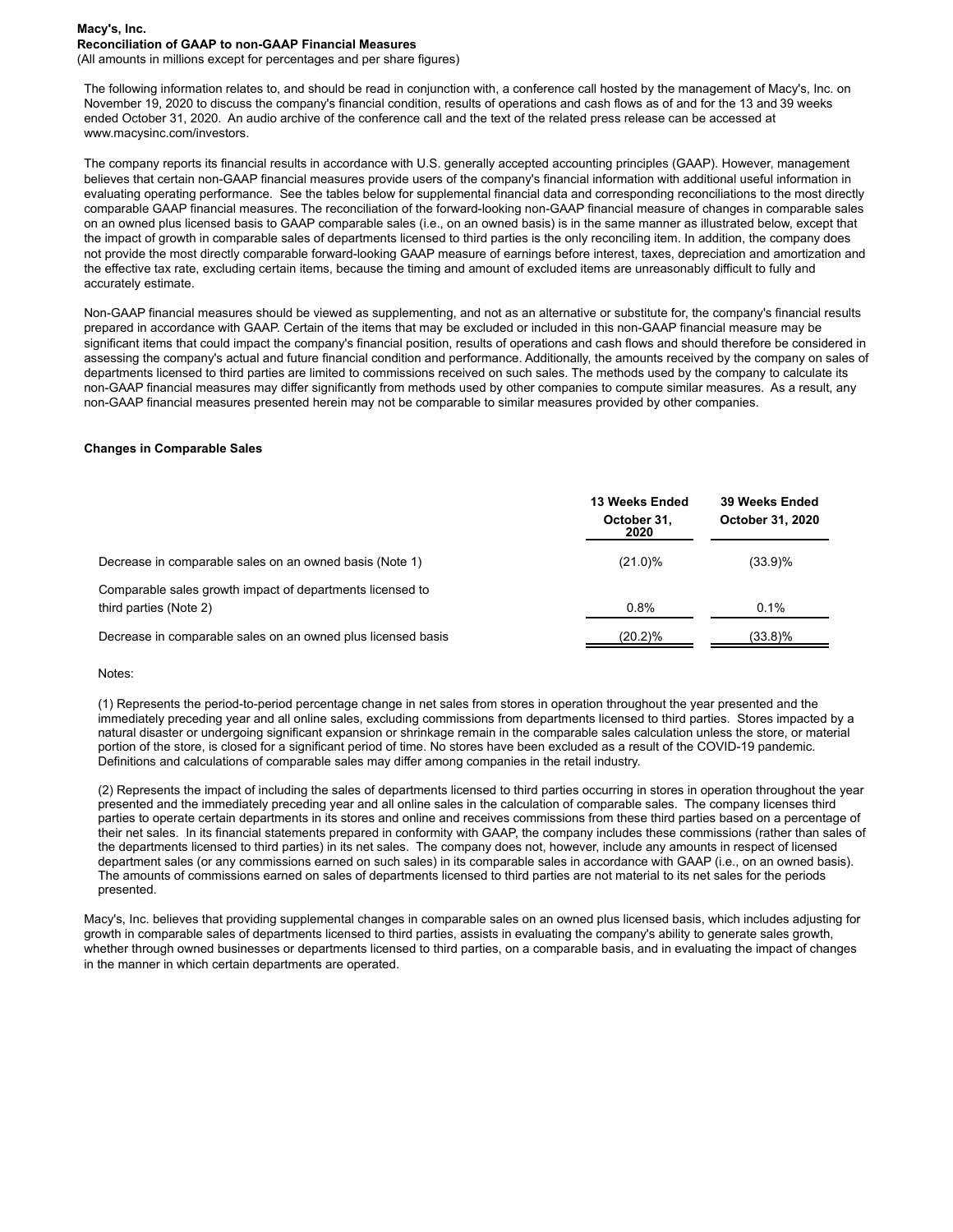(All amounts in millions except for percentages and per share figures)

### **Earnings before interest, taxes, depreciation and amortization, excluding certain items**

|                                                                |                   | 13 Weeks<br><b>Ended</b><br>October 31,<br>2020 |                   | 13 Weeks<br><b>Ended</b><br>November 2,<br>2019 |    | <b>Increase</b><br>(decrease) |  |
|----------------------------------------------------------------|-------------------|-------------------------------------------------|-------------------|-------------------------------------------------|----|-------------------------------|--|
| Most Comparable GAAP measure:<br>Net income (loss)             | \$                | (91)                                            | $\frac{1}{2}$     | $\overline{c}$                                  |    |                               |  |
| Non-GAAP measure:<br>Net income (loss)                         | \$                | (91)                                            | \$                | $\overline{2}$                                  |    |                               |  |
| Interest expense, net                                          |                   | 80                                              |                   | 48                                              |    |                               |  |
| Federal, state and local income tax benefit                    |                   | (126)                                           |                   | (2)                                             |    |                               |  |
| Depreciation and amortization                                  |                   | 250                                             |                   | 252                                             |    |                               |  |
| Earnings before interest, taxes, depreciation and amortization | \$                | 113                                             | \$                | 300                                             |    |                               |  |
| Settlement charges                                             |                   | 26                                              |                   | 12                                              |    |                               |  |
| Restructuring, impairment and other costs                      |                   | 20                                              |                   | 13                                              |    |                               |  |
| <b>Adjusted EBITDA</b>                                         | \$                | 159                                             | \$                | 325                                             | \$ | (166)                         |  |
|                                                                | 39 Weeks<br>Ended |                                                 | 39 Weeks<br>Ended |                                                 |    |                               |  |
|                                                                |                   | October 31.<br>2020                             |                   | November 2,<br>2019                             |    | Increase<br>(decrease)        |  |
| Most Comparable GAAP measure:<br>Net income (loss)             | S                 | (4, 104)                                        | \$                | 224                                             |    |                               |  |
| Non-GAAP measure:<br>Net income (loss)                         | \$                | (4, 104)                                        | \$                | 224                                             |    |                               |  |
| Interest expense, net                                          |                   | 196                                             |                   | 143                                             |    |                               |  |
| Financing costs                                                |                   | 4                                               |                   |                                                 |    |                               |  |
| Federal, state and local income tax expense (benefit)          |                   | (1,000)                                         |                   | 55                                              |    |                               |  |
| Depreciation and amortization                                  |                   | 722                                             |                   | 725                                             |    |                               |  |
| <b>EBITDA</b>                                                  | S                 | (4, 182)                                        | \$                | 1,147                                           |    |                               |  |
| Settlement charges                                             |                   | 65                                              |                   | 12                                              |    |                               |  |
| Impairment, restructuring and other costs                      |                   | 3,445                                           |                   | 16                                              |    |                               |  |
| <b>Adjusted EBITDA</b>                                         | \$                | (672)                                           | \$                | 1,175                                           | \$ | (1, 847)                      |  |

Management believes that earnings before interest, taxes, depreciation and amortization (EBITDA) provides meaningful information about the company's operational efficiency by excluding the impact of changes in tax law and structure, debt levels and capital investment. Excluding the impact of certain items from EBITDA, as disclosed above, is particularly useful where the amounts of such items may vary substantially in frequency and magnitude period-to-period.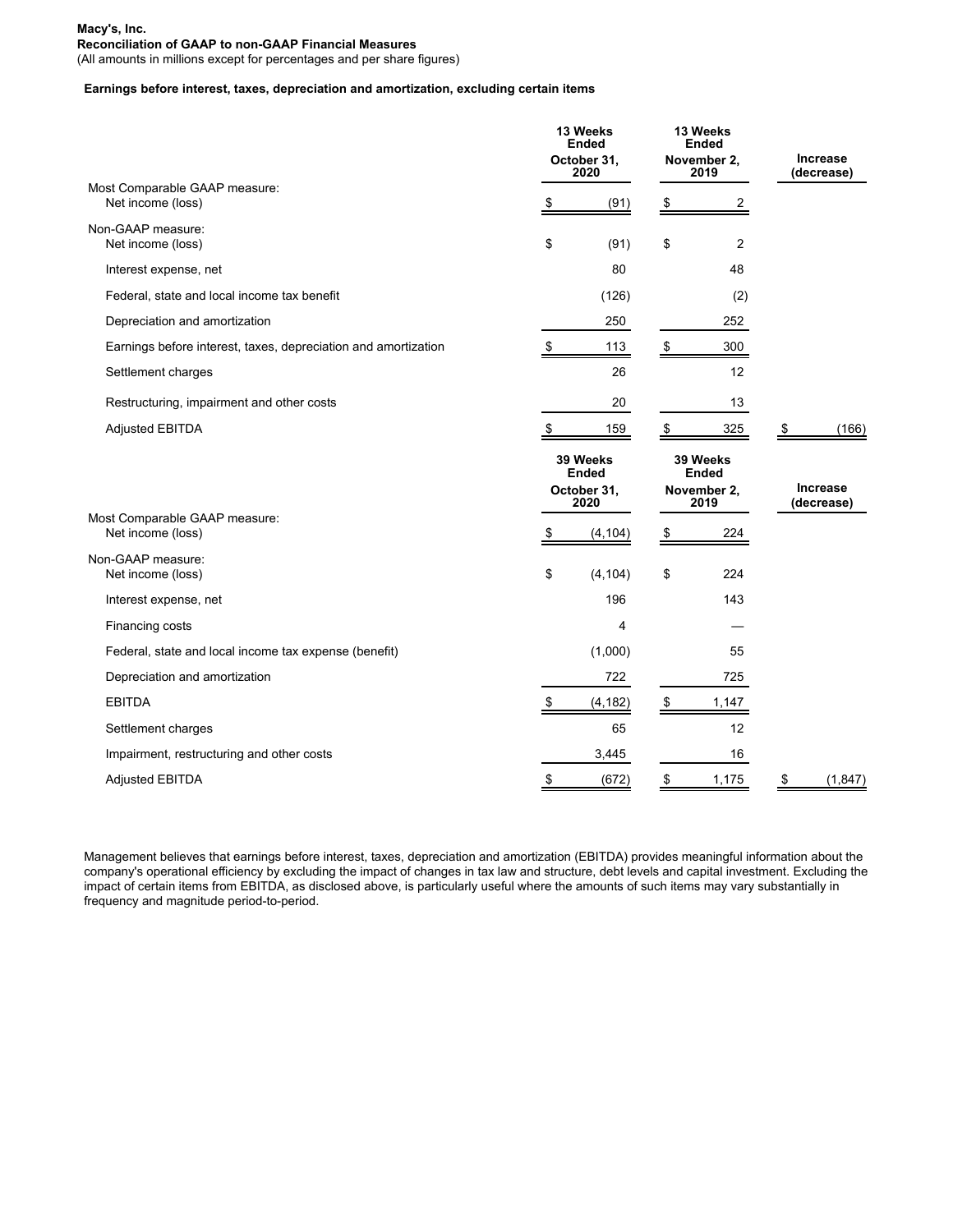(All amounts in millions except for percentages and per share figures)

## **Net income (loss), excluding certain items and gains on sale of real estate**

|                                                                                              |    | 13 Weeks Ended<br>October 31,<br>2020 |    | 13 Weeks Ended<br>November 2,<br>2019 |  |
|----------------------------------------------------------------------------------------------|----|---------------------------------------|----|---------------------------------------|--|
| Most comparable GAAP measure:<br>Net income (loss)                                           |    | (91)                                  |    |                                       |  |
| Non-GAAP measure:<br>Net income (loss)                                                       | \$ | (91)                                  | \$ | 2                                     |  |
| Restructuring, impairments and other costs                                                   |    | 20                                    |    | 13                                    |  |
| Settlement charges                                                                           |    | 26                                    |    | 12                                    |  |
| Income tax impact of certain items identified above                                          |    | (15)                                  |    | (6)                                   |  |
| As adjusted to exclude certain items above                                                   |    | (60)                                  |    | 21                                    |  |
| Gains on sale of real estate                                                                 |    | (3)                                   |    | (17)                                  |  |
| Income tax impact of gains on sale of real estate                                            |    |                                       |    | 4                                     |  |
| As adjusted to exclude gains on sale of real estate and other certain items identified above |    | (62)                                  |    | 8                                     |  |

|                                                                                              | <b>39 Weeks Ended</b><br>October 31, 2020 | 39 Weeks Ended<br><b>November 2, 2019</b> |                   |
|----------------------------------------------------------------------------------------------|-------------------------------------------|-------------------------------------------|-------------------|
| Most comparable GAAP measure:                                                                |                                           |                                           |                   |
| Net income (loss)                                                                            | (4, 104)                                  | P.                                        | 224               |
| Non-GAAP measure:                                                                            |                                           |                                           |                   |
| Net income (loss)                                                                            | \$<br>(4, 104)                            | \$                                        | 224               |
| Impairment, restructuring and other costs                                                    | 3,445                                     |                                           | 16                |
| Settlement charges                                                                           | 65                                        |                                           | $12 \overline{ }$ |
| Financing costs                                                                              | 4                                         |                                           |                   |
| Income tax impact of certain items identified above                                          | (351)                                     |                                           | (6)               |
| As adjusted to exclude certain items above                                                   | (941)                                     | Ж                                         | 246               |
| Gains on sale of real estate                                                                 | (20)                                      |                                           | (67)              |
| Income tax impact of gains on sale of real estate                                            | 5                                         |                                           | 18                |
| As adjusted to exclude gains on sale of real estate and other certain items identified above | (956)                                     |                                           | 197               |
|                                                                                              |                                           |                                           |                   |

Management believes that net income (loss) excluding the impact of certain items, as disclosed above, is a useful measure to assist the investor in evaluating the company's ability to generate earnings and that providing such a measure will allow investors to more readily compare the earnings referred to in the press release to the earnings reported by the company in past and future periods. Management believes that excluding the impact of the items is particularly useful where the amounts of such items may vary substantially in frequency and magnitude period-to-period.